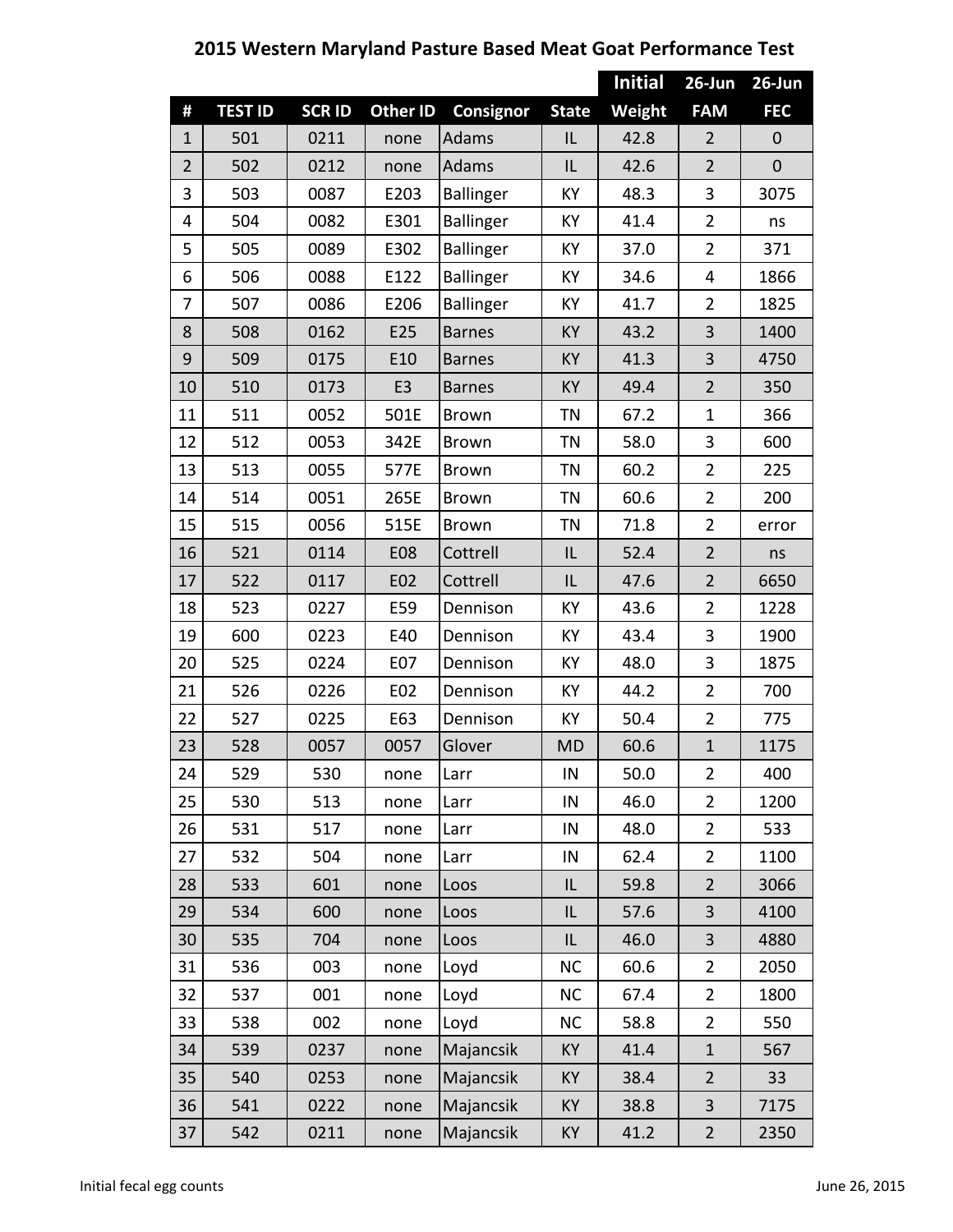## **Initial 26‐Jun 26‐Jun # TEST ID SCR ID Other ID Consignor State Weight FAM FEC** 38 543 R126 none Maynard  $\begin{array}{c|c}\n\text{Dishman} \\
\text{Dishman}\n\end{array}\n\begin{array}{c|c}\n\text{TN} & 63.2 & 2\n\end{array}$ 39 544 R020 none Maynard Dishman TN 55.4 3 3625 40 | 546 | 3953 | E175 |Murphy | NJ | 58.0 | 1 | 1040 41 | 547 | 3944 | E170 |Murphy | NJ | 45.6 | 2 | 50 42 | 548 | 3847 | E120 |Murphy | NJ | 65.4 | 2 | 1400 43 | 549 | 3737 | E113 |Murphy | NJ | 66.8 | 2 | 2275 44 | 550 | 3938 | E163 |Murphy | NJ | 61.6 | 2 | 950 45 | 551 | 1520 | none |Nelson | MD | 45.2 | 2 | 5666 46 552 1513 | none |Nelson | MD | 49.8 | 3 | 10025 47 | 553 | 1515 | none |Nelson | MD | 38.0 | 2 | 4633 48 | 554 | 1507 | none |Nelson | MD | 48.6 | 4 | 11900 49 555 1518 none Nelson MD 37.6 3 2367 50 | 556 | 1503 | none |Peters | NC | 38.2 | 2 | ns 51 | 557 | 1505 | none |Peters | NC | 32.6 | 3 | 400 52 | 558 | 1407 | none |Peters | NC | 38.6 | 2 | 367 53 | 559 | 1517 | none |Peters | NC | 41.2 | 1 | 1200 54 560 1509 none Peters | NC | 42.0 | 3 | 1233 55 | 561 | 1501 | none |Pinneo | KS | 57.4 | 2 | 5320 56 | 562 | 1503 | none | Pinneo | KS | 43.2 | 2 | 5366 57 | 563 | 1515 | none | Pinneo | KS | 47.2 | 3 | 8033 58 | 564 | 1567 | none |Pinneo | KS | 44.4 | 2 | 5760 59 | 565 | 413 | none |Pursel | PA | 55.6 | 2 | 0 60 | 566 | 0001 | none |Purich | VT | 48.0 | 2 | 267 61 | 567 | 0005 | none |Purich | VT | 43.0 | 2 | 125 62 | 568 | 0002 | none |Purich | VT | 52.4 | 2 | 50 63 | 599 | 0087 | 10 |Reece | TN | 47.8 | 2 | 75 64 570 0085 6 Reece TN 50.6 2 1300 65 | 571 | 0088 | 18 |Reece | TN | 52.8 | 2 | 2425 66 572 0009 202 Slavens | KS | 48.0 | 2 | 2320 67 | 573 | 0005 | 118 | Slavens | KS | 45.4 | 4 | 3550 68 | 574 | 0108 | none |Smith | VA | 45.6 | 2 | 1000 69 575 0110 none Smith VA 53.8 1 ns 70 | 576 | 0111 | none |Smith | VA | 47.8 | 2 | ns 71 | 577 | 0262 | none |Smith | VA | 43.0 | 3 | 8833 72 | 578 | 0109 | none |Smith | VA | 49.2 | 3 | 250

## **2015 Western Maryland Pasture Based Meat Goat Performance Test**